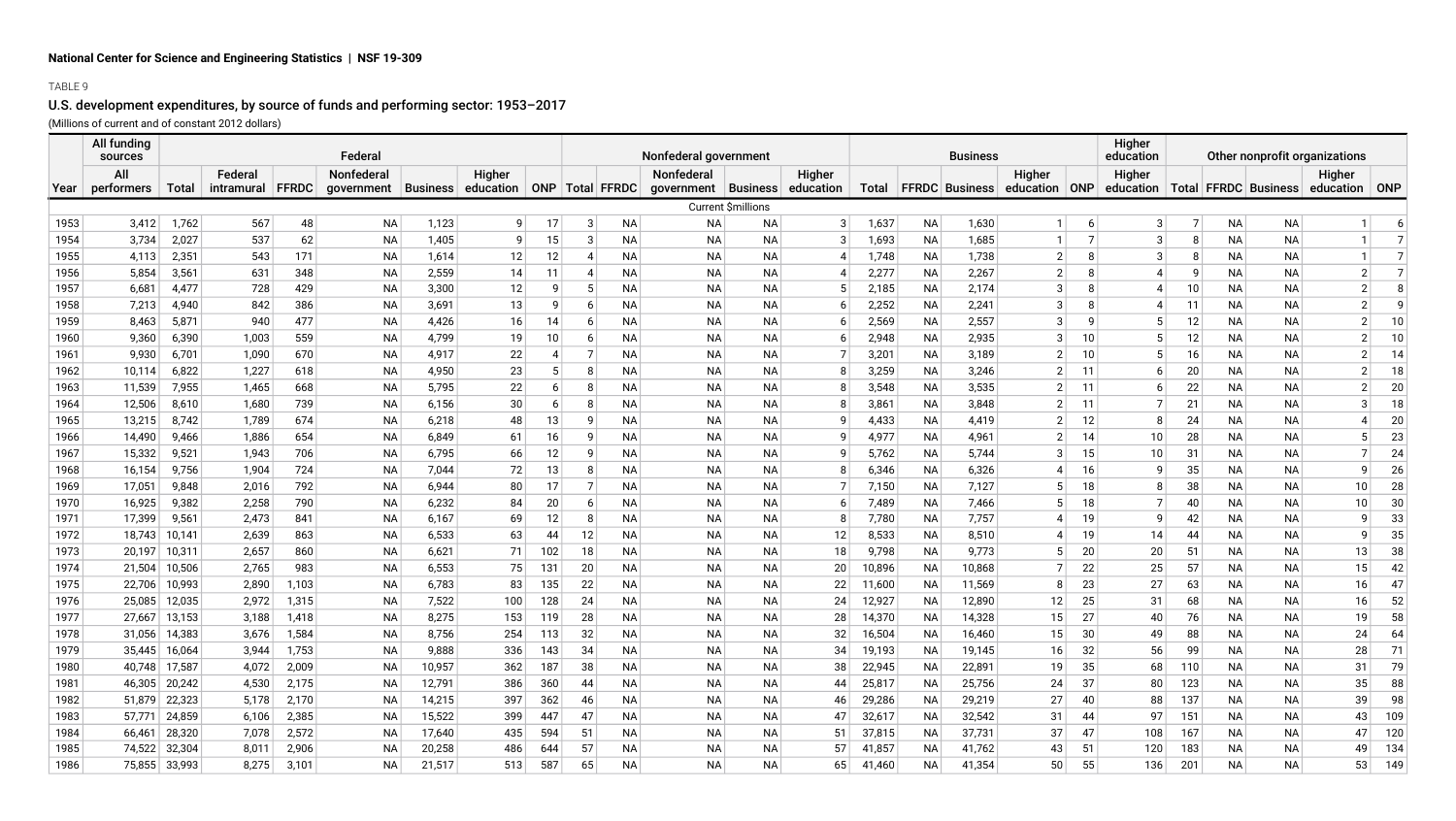## TABLE 9

# U.S. development expenditures, by source of funds and performing sector: 1953–2017

(Millions of current and of constant 2012 dollars)

|                | All funding<br>sources |                  |                 |                | Federal         |                  |            |            |                     |                      | Nonfederal government  |                          |            |                    |           | <b>Business</b>       |                          | <b>Higher</b><br>education | Other nonprofit organizations |                 |                        |                |               |
|----------------|------------------------|------------------|-----------------|----------------|-----------------|------------------|------------|------------|---------------------|----------------------|------------------------|--------------------------|------------|--------------------|-----------|-----------------------|--------------------------|----------------------------|-------------------------------|-----------------|------------------------|----------------|---------------|
|                | All                    |                  | Federal         |                | Nonfederal      |                  | Higher     |            |                     |                      | Nonfederal             |                          | Higher     |                    |           |                       | Higher                   | Higher                     |                               |                 |                        | Higher         |               |
| Year           | performers             | <b>Total</b>     | intramural      | <b>FFRDC</b>   | government      | <b>Business</b>  | education  |            | ONP   Total   FFRDC |                      | qovernment             | <b>Business</b>          | education  | <b>Total</b>       |           | <b>FFRDC</b> Business | $ $ ONP<br>education     | education                  |                               |                 | Total FFRDC Business   | education      | ONP           |
| 1987           | 79,929                 | 36,691           | 8,176           | 3,321          | <b>NA</b>       | 24,122           | 599        | 474        | 73                  | <b>NA</b>            | <b>NA</b>              | <b>NA</b>                | 73         | 42,784             | <b>NA</b> | 42,667                | 57<br>60                 | 155                        | 226                           | <b>NA</b>       | <b>NA</b>              | 61             | 165           |
| 1988           | 84,567                 | 37,285           | 8,864           | 3,596          | <b>NA</b>       | 23,719           | 698        | 407        | 83                  | NA.                  | <b>NA</b>              | <b>NA</b>                | 83         | 46,765             | ΝA        | 46,634                | 66<br>65                 | 180                        | 254                           | ΝA              | <b>NA</b>              | 71             | 183           |
| 1989           | 87,723                 | 35,320           | 9,355           | 3,635          | <b>NA</b>       | 21,049           | 773        | 507        | 91                  | NA.                  | <b>NA</b>              | <b>NA</b>                | 91         | 51,822             | <b>NA</b> | 51,676                | 70<br>76                 | 205                        | 285                           | <b>NA</b>       | <b>NA</b>              | 81             | 203           |
| 1990           | 94,067                 | 33,859           | 9,700           | 3,663          | NA              | 18,966           | 910        | 619        | 99                  | ΝA                   | <b>NA</b>              | ΝA                       | 99         | 59,568             | ΝA        | 59,410                | 75<br>83                 | 226                        | 315                           | ΝA              | <b>NA</b>              | 89             | 226           |
| 1991           | 95,105                 | 31,220           | 8,778           | 3,452          | NA              | 17,256           | 1,012      | 722        | 103                 | ΝA                   | <b>NA</b>              | <b>NA</b>                | 103        | 63,197             | NA        | 63,030                | 86<br>82                 | 239                        | 345                           | <b>NA</b>       | <b>NA</b>              | 94             | 251           |
| 1992           |                        | 99,811 31,514    | 9,098           | 3,423          | <b>NA</b>       | 17,181           | 1,055      | 758        | 105                 | <b>NA</b>            | <b>NA</b>              | <b>NA</b>                | 105        | 67,567             | NA        | 67,388                | 88<br>91                 | 246                        | 378                           | <b>NA</b>       | <b>NA</b>              | 100            | 279           |
| 1993           | 99,705                 | 30,055           | 9,071           | 2,986          | <b>NA</b>       | 16,083           | 1,127      | 787        | 109                 | NA.                  | <b>NA</b>              | <b>NA</b>                | 109        | 68,866             | ΝA        | 68,674                | 97<br>95                 | 259                        | 416                           | <b>NA</b>       | <b>NA</b>              | 107            | 309           |
| 1994           | 102,938                | 30,208           | 8,823           | 3,147          | <b>NA</b>       | 16,209           | 1,213      | 815        | 114                 | ΝA                   | <b>NA</b>              | <b>NA</b>                | 114        | 71,886             | ΝA        | 71,681                | 102<br>103               | 276                        | 455                           | <b>NA</b>       | <b>NA</b>              | 112            | 343           |
| 1995           | 113,079                | 32,436           | 9,262           | 3,427          | <b>NA</b>       | 17,824           | 1,180      | 744        | 123                 | NA                   | <b>NA</b>              | <b>NA</b>                | 123        | 79,738             | <b>NA</b> | 79,518                | 108<br>111               | 288                        | 495                           | <b>NA</b>       | <b>NA</b>              | 113            | 381           |
| 1996           | 121,377                | 31,373           | 9,033           | 3,448          | <b>NA</b>       | 17,066           | 1,128      | 698        | 128                 | NA                   | <b>NA</b>              | <b>NA</b>                | 128        | 89,032             | <b>NA</b> | 88,797                | 120<br>115               | 305                        | 538                           | <b>NA</b>       | <b>NA</b>              | 115            | 423           |
| 1997           | 128,661                | 32,256           | 9,077           | 3,331          | <b>NA</b>       | 18,121           | 1,041      | 687        | 120                 | <b>NA</b>            | <b>NA</b>              | <b>NA</b>                | 120        | 95,331             | <b>NA</b> | 95,063                | 155<br>113               | 306                        | 648                           | <b>NA</b>       | <b>NA</b>              | 112            | 536           |
| 1998           | 144,669                | 32,684           | 9,214           | 3,314          | NA              | 18,452           | 943        | 760        | 113                 | <b>NA</b>            | NA                     | ΝA                       | 113        | 110,865            | ΝA        | 110,589               | 164<br>112               | 306                        | 702                           | <b>NA</b>       | <b>NA</b>              | 110            | 592           |
| 1999           | 154,315                | 30,584           | 9,265           | 3,335          | <b>NA</b>       | 16,571           | 686        | 727        | 117                 | NA.                  | <b>NA</b>              | NA.                      | 117        | 122,530            | NA        | 122,236               | 178<br>116               | 325                        | 759                           | <b>NA</b>       | <b>NA</b>              | 118            | 641           |
| 2000           | 169,414<br>167,740     | 27,493<br>28,396 | 9,377<br>11,062 | 3,482<br>3,273 | NA<br><b>NA</b> | 13,510<br>12,542 | 545<br>646 | 580<br>874 | 123<br>136          | ΝA<br>$\overline{7}$ | <b>NA</b><br><b>NA</b> | <b>NA</b><br><b>NA</b>   | 123<br>128 | 140,549<br>137,770 | ΝA<br>46  | 140,235<br>137,410    | 195<br>119<br>197<br>117 | 352                        | 897                           | <b>NA</b><br>71 | <b>NA</b><br><b>NA</b> | 127<br>136     | 771<br>850    |
| 2001<br>2002   | 176,601                | 29,745           | 11,800          | 3,308          | <b>NA</b>       | 13,061           | 639        | 937        | 149                 | q                    | <b>NA</b>              | <b>NA</b>                | 140        | 145,074            | 40        | 144,727               | 191<br>116               | 381                        | 1,057<br>425 1,208            | 81              | <b>NA</b>              | 151            | 976           |
| 2003           | 175,483                | 30,011           | 12,646          | 3,785          | <b>NA</b>       | 11,939           | 897        | 743        | 166                 | 10                   | <b>NA</b>              | <b>NA</b>                | 155        | 143,477            | 43        | 143,121               | 195<br>118               |                            | 467 1,363                     | 78              | <b>NA</b>              |                | $162$ 1,122   |
| 2004           | 177,220                | 34,238           | 12,746          | 4,561          | <b>NA</b>       | 14,419           | 1,211      | 1,300      | 172                 | 11                   | <b>NA</b>              | ΝA                       | 161        | 140,978            | 45        | 140,615               | 199<br>120               |                            | 481 1,350                     | 60              | <b>NA</b>              |                | $167$ 1,123   |
| 2005           | 195,731                | 36,517           | 13,994          | 4,654          | NA              | 15,512           | 1,146      | 1,211      | 169                 | 11                   | <b>NA</b>              | ΝA                       | 158        | 157,080            | 50        | 156,696               | 212<br>122               |                            | $501$ 1,463                   | 65              | <b>NA</b>              |                | $170$ 1,228   |
| 2006           | 212,719                | 38,699           | 16,089          | 4,358          | $\overline{2}$  | 16,720           | 927        | 603        | 171                 | 10                   | 5 <sup>1</sup>         | <b>NA</b>                | 156        | 171,802            | 58        | 171,392               | 226<br>126               |                            | 520 1,527                     | 67              | <b>NA</b>              |                | $173$ 1,287   |
| 2007           | 227,967                | 39,595           | 18,016          | 5,254          | 3               | 14,860           | 894        | 568        | 177                 |                      | 6                      | ΝA                       | 163        | 185,989            | 47        | 185,569               | 240<br>133               |                            | 540 1,665                     | 56              | ΝA                     |                | 186 1,423     |
| 2008           | 259,595                | 54,556           | 17,566          | 6,094          |                 | 29,488           | 841        | 562        | 416                 | $\overline{7}$       | $\overline{7}$         | 223                      | 179        | 201,848            | 45        | 201,406               | 249<br>148               |                            | 589 2,186                     | 47              | 330                    |                | $209$ 1,600   |
| 2009           | 256,036                | 55,963           | 17,245          | 6,159          |                 | 30,435           | 1,569      | 550        | 448                 | 8                    | 9                      | 144                      | 288        | 196,182            | 39        | 195,614               | 241<br>289               |                            | $915$ 2,529                   | 46              | 361                    | 381            | $\vert$ 1,740 |
| 2010           | 251,415                | 56,993           | 18,844          | 6,909          |                 | 28,089           | 2,509      | 638        | 542                 | 11                   | 10                     | 114                      | 408        | 189,555            | 40        | 188,849               | 242<br>425               |                            | $1,240$ 3,085                 | 45              | 649                    |                | $541$ 1,850   |
| 2011           | 270,995                | 58,355           | 21,879          | 6,786          | 6               | 26,228           | 2,666      | 790        | 648                 | 6                    | 9                      | 230                      | 402        | 207,758            | 41        | 207,026               | 255<br>436               |                            | 1,340 2,895                   | 39              | 402                    | 567            | 1,887         |
| 2012           | 273,264                | 55,623           | 19,941          | 6,631          | 6               | 25,840           | 2,687      | 518        | 499                 | 10                   | 9                      | 102                      | 378        | 212,718            | 43        | 211,949               | 261<br>464               | 1,524                      | 2,900                         | 40              | 310                    |                | $625$ 1,925   |
| 2013           | 287.144                | 51,606           | 19,767          | 6,572          | 6               | 22,137           | 2,650      | 474        | 538                 | 11                   | 8                      | 126                      | 393        | 230,039            | 49        | 229,212               | 276<br>502               |                            | $1,670$ 3,291                 | 36              | 532                    | 663            | 2,061         |
| 2014           | 301,474                | 48,126           | 20,303          | 6,681          | 6               | 18,065           | 2,602      | 471        | 503                 | $\overline{7}$       | 8                      | 87                       | 402        | 247,498            | 58        | 246,601               | 291<br>548               |                            | $1,781$ 3,566                 | 36              | 624                    |                | 721 2,185     |
| 2015           | 312,909                | 47,860           | 18,961          | 7,062          | 6               | 18,850           | 2,559      | 422        | 506                 | 6                    | 8                      | 90                       | 403        | 258,752            | 62        | 257,831               | 301<br>559               |                            | 1,883 3,907                   | 42              | 786                    |                | 787 2,292     |
| $2016^{\circ}$ | 322.109                | 42,929           | 15,808          | 7,479          |                 | 16,586           | 2,613      | 436        | 559                 | 8                    | 11                     | 117                      | 424        | 272,528            | 64        | 271,582               | 567<br>315               | 1,997                      | 4,097                         | 50              | 737                    | 875            | 2,435         |
| $2017^{b}$     | 339.638                | 42,885           | 15.140          | 7,920          | 9               | 16,595           | 2.693      | 528        | 602                 | 10                   | 13                     | 135                      | 444        | 289,553            | 64        | 288,545               | 330<br>614               | 2,153                      | 4.445                         | 50              | 849                    |                | 985 2,560     |
|                |                        |                  |                 |                |                 |                  |            |            |                     |                      |                        | Constant 2012 \$millions |            |                    |           |                       |                          |                            |                               |                 |                        |                |               |
| 1953           | 23,628                 | 12,204           | 3,924           | 329            | <b>NA</b>       | 7,778            | 59         | 114        | 20                  | ΝA                   | NA                     | ΝA                       | 20         | 11,338             | <b>NA</b> | 11,289                | 42                       | 18                         | 48                            | <b>NA</b>       | <b>NA</b>              | 7 <sup>1</sup> | 42            |
| 1954           |                        | 25,626 13,908    | 3,685           | 422            | <b>NA</b>       | 9.643            | 58         | 100        | 24                  | <b>NA</b>            | <b>NA</b>              | <b>NA</b>                | 24         | 11.619             | <b>NA</b> | 11,564                | $\overline{7}$<br>48     | 21                         | 55                            | <b>NA</b>       | <b>NA</b>              | 7 <sup>1</sup> | 48            |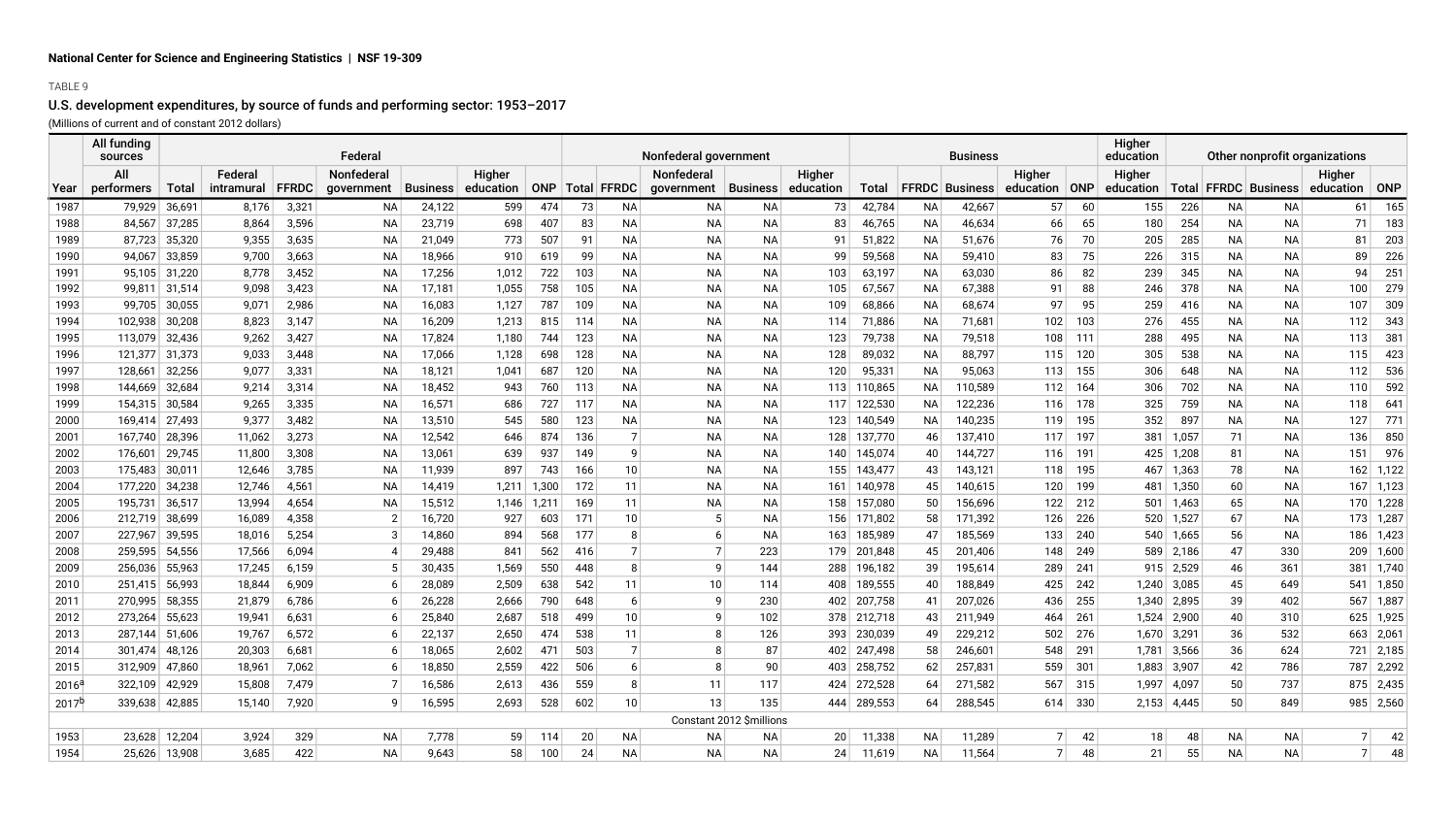## TABLE 9

# U.S. development expenditures, by source of funds and performing sector: 1953–2017

(Millions of current and of constant 2012 dollars)

|      | All funding<br>sources |               |            |              | Federal    |          |           |       |     |                     | Nonfederal government |                 |           |        | <b>Business</b> |                       | Higher<br>education | Other nonprofit organizations |           |     |           |                          |                |     |
|------|------------------------|---------------|------------|--------------|------------|----------|-----------|-------|-----|---------------------|-----------------------|-----------------|-----------|--------|-----------------|-----------------------|---------------------|-------------------------------|-----------|-----|-----------|--------------------------|----------------|-----|
|      | All                    |               | Federal    |              | Nonfederal |          | Higher    |       |     |                     | Nonfederal            |                 | Higher    |        |                 |                       | Higher              |                               | Higher    |     |           |                          | Higher         |     |
| Year | performers             | Total         | intramural | <b>FFRDC</b> | government | Business | education |       |     | ONP   Total   FFRDC | government            | <b>Business</b> | education | Total  |                 | <b>FFRDC</b> Business | education ONP       |                               | education |     |           | Total   FFRDC   Business | education      | ONP |
| 1955 | 27,756                 | 15,863        | 3,661      | 1,151        | ΝA         | 10,893   | 78        | 81    | 26  | NA.                 | ΝA                    | ΝA              | 26        | 11,792 | ΝA              | 11,728                | 10                  | 54                            | 22        | 54  | NА        | ΝA                       | 7 <sup>1</sup> | 47  |
| 1956 | 38,200                 | 23,234        | 4,114      | 2,267        | <b>NA</b>  | 16,696   | 88        | 69    | 29  | <b>NA</b>           | NA                    | <b>NA</b>       | 29        | 14,858 | NA              | 14,793                | 13                  | 52                            | 23        | 55  | <b>NA</b> | <b>NA</b>                | 10             | 46  |
| 1957 | 42,204                 | 28,282        | 4,595      | 2,710        | <b>NA</b>  | 20,847   | 76        | 54    | 33  | <b>NA</b>           | <b>NA</b>             | <b>NA</b>       | 33        | 13,799 | NA              | 13,732                | 16                  | 51                            | 27        | 63  | <b>NA</b> | <b>NA</b>                | 13             | 51  |
| 1958 | 44,549                 | 30,510        | 5,197      | 2,381        | <b>NA</b>  | 22,799   | 77        | 56    | 35  | <b>NA</b>           | <b>NA</b>             | <b>NA</b>       | 35        | 13,909 | NA              | 13,841                | 19                  | 49                            | 27        | 68  | <b>NA</b> | <b>NA</b>                | 12             | 56  |
| 1959 | 51,555                 | 35,768        | 5,726      | 2,903        | <b>NA</b>  | 26,962   | 94        | 82    | 36  | <b>NA</b>           | <b>NA</b>             | <b>NA</b>       | 36        | 15,650 | <b>NA</b>       | 15,577                | 18                  | 55                            | 28        | 73  | NA        | NА                       | 12             | 61  |
| 1960 | 56,257                 | 38,403        | 6,025      | 3,360        | <b>NA</b>  | 28,844   | 114       | 60    | 38  | <b>NA</b>           | <b>NA</b>             | ΝA              | 38        | 17,715 | NA              | 17,640                | 15                  | 60                            | 28        | 72  | NA        | NА                       | 12             | 60  |
| 1961 | 59,056                 | 39,852        | 6,479      | 3,985        | <b>NA</b>  | 29,240   | 128       | 21    | -41 | <b>NA</b>           | NA                    | <b>NA</b>       | 41        | 19,037 | NA              | 18,966                | 12                  | 59                            | 30        | 95  | <b>NA</b> | <b>NA</b>                | 12             | 83  |
| 1962 | 59,428                 | 40,082        | 7,210      | 3,631        | <b>NA</b>  | 29,083   | 132       | 26    | 45  | <b>NA</b>           | <b>NA</b>             | <b>NA</b>       | 45        | 19,149 | NA              | 19,073                | 12                  | 65                            | 34        | 118 | <b>NA</b> | <b>NA</b>                | 12             | 106 |
| 1963 | 67,026                 | 46,209        | 8,509      | 3,880        | <b>NA</b>  | 33,660   | 128       | 32    | 46  | <b>NA</b>           | <b>NA</b>             | <b>NA</b>       | 46        | 20,608 | <b>NA</b>       | 20,533                | 12                  | 64                            | 35        | 128 | NA        | <b>NA</b>                | 12             | 116 |
| 1964 | 71,552                 | 49,261        | 9,612      | 4,228        | <b>NA</b>  | 35,221   | 169       | 31    | 45  | ΝA                  | ΝA                    | NA              | 45        | 22,090 | ΝA              | 22,016                | 11                  | 63                            | 37        | 117 | NА        | ΝA                       | 14             | 103 |
| 1965 | 74,252                 | 49,116        | 10,049     | 3,787        | <b>NA</b>  | 34,937   | 270       | 73    | 49  | ΝA                  | ΝA                    | NA              | 49        | 24,908 | ΝA              | 24,829                | 11                  | 67                            | 44        | 135 | NА        | NА                       | 22             | 112 |
| 1966 |                        | 79,197 51,737 | 10,309     | 3,572        | <b>NA</b>  | 37,435   | 333       | 87    | 51  | <b>NA</b>           | ΝA                    | NA              | 51        | 27,203 | ΝA              | 27,116                | 11                  | 77                            | 53        | 153 | NА        | NА                       | 27             | 126 |
| 1967 | 81,432                 | 50,570        | 10,320     | 3,747        | <b>NA</b>  | 36,091   | 348       | 64    | 45  | <b>NA</b>           | <b>NA</b>             | <b>NA</b>       | 45        | 30,602 | <b>NA</b>       | 30,509                | 13                  | 80                            | 53        | 162 | <b>NA</b> | <b>NA</b>                | 35             | 127 |
| 1968 | 82,292                 | 49,698        | 9,700      | 3,686        | <b>NA</b>  | 35,885   | 364       | 64    | 39  | <b>NA</b>           | ΝA                    | ΝA              | 39        | 32,329 | ΝA              | 32,227                | 20                  | 82                            | 47        | 178 | <b>NA</b> | NА                       | 46             | 132 |
| 1969 | 82,809                 | 47,827        | 9,790      | 3,844        | <b>NA</b>  | 33,724   | 386       | 83    | 34  | <b>NA</b>           | <b>NA</b>             | <b>NA</b>       | 34        | 34,725 | <b>NA</b>       | 34,613                | 24                  | 87                            | 39        | 185 | NA        | <b>NA</b>                | 49             | 136 |
| 1970 | 78,077                 | 43,282        | 10,416     | 3,642        | <b>NA</b>  | 28,749   | 385       | 90    | 30  | <b>NA</b>           | NA                    | <b>NA</b>       | 30        | 34,548 | <b>NA</b>       | 34,442                | 23                  | 83                            | 32        | 185 | NA        | <b>NA</b>                | 46             | 138 |
| 1971 | 76,386                 | 41,974        | 10,855     | 3,690        | <b>NA</b>  | 27,075   | 303       | 50    | 34  | <b>NA</b>           | <b>NA</b>             | <b>NA</b>       | 34        | 34,157 | NA              | 34,056                | 18                  | 83                            | 38        | 182 | <b>NA</b> | <b>NA</b>                | 37             | 145 |
| 1972 | 78,884                 | 42,679        | 11,108     | 3,630        | <b>NA</b>  | 27,495   | 263       | 183   | 52  | <b>NA</b>           | <b>NA</b>             | <b>NA</b>       | 52        | 35,910 | <b>NA</b>       | 35,816                | 15                  | 80                            | 57        | 185 | <b>NA</b> | <b>NA</b>                | 38             | 147 |
| 1973 | 80,583                 | 41,139        | 10,602     | 3,431        | <b>NA</b>  | 26,417   | 281       | 407   | 70  | <b>NA</b>           | <b>NA</b>             | <b>NA</b>       | 70        | 39,093 | <b>NA</b>       | 38,993                | 20                  | 80                            | 80        | 201 | NA        | <b>NA</b>                | 50             | 152 |
| 1974 | 78,721                 | 38,461        | 10,123     | 3,597        | <b>NA</b>  | 23,989   | 273       | 480   | 73  | <b>NA</b>           | <b>NA</b>             | <b>NA</b>       | 73        | 39,887 | NA              | 39,784                | 24                  | 79                            | 90        | 209 | <b>NA</b> | <b>NA</b>                | 55             | 155 |
| 1975 | 76,069                 | 36,829        | 9,682      | 3,695        | <b>NA</b>  | 22,725   | 276       | 451   | 74  | <b>NA</b>           | ΝA                    | NA              | 74        | 38,864 | NA              | 38,759                | 27                  | 78                            | 92        | 211 | NА        | NА                       | 54             | 157 |
| 1976 | 79,658                 | 38,218        | 9,437      | 4,174        | <b>NA</b>  | 23,886   | 316       | 405   | 76  | <b>NA</b>           | NA                    | <b>NA</b>       | 76        | 41,049 | NA              | 40,932                | 37                  | 80                            | 99        | 216 | <b>NA</b> | <b>NA</b>                | 51             | 165 |
| 1977 | 82,719                 | 39,325        | 9,531      | 4,240        | <b>NA</b>  | 24,740   | 457       | 356   | 83  | <b>NA</b>           | <b>NA</b>             | <b>NA</b>       | 83        | 42,963 | <b>NA</b>       | 42,837                | 43                  | 82                            | 120       | 228 | NA        | <b>NA</b>                | 55             | 173 |
| 1978 | 86.747                 | 40,176        | 10,269     | 4,426        | <b>NA</b>  | 24,458   | 709       | 315   | 89  | <b>NA</b>           | <b>NA</b>             | <b>NA</b>       | 89        | 46,100 | NA              | 45,977                | 41                  | 83                            | 137       | 245 | NA        | <b>NA</b>                | 66             | 179 |
| 1979 | 91,425                 | 41,434        | 10,172     | 4,521        | <b>NA</b>  | 25,504   | 868       | 369   | 88  | <b>NA</b>           | ΝA                    | <b>NA</b>       | 88        | 49,503 | ΝA              | 49,381                | 40                  | 83                            | 144       | 255 | NA        | NА                       | 71             | 184 |
| 1980 |                        | 96,393 41,604 | 9,634      | 4,752        | <b>NA</b>  | 25,920   | 856       | 442   | 90  | <b>NA</b>           | ΝA                    | <b>NA</b>       | 90        | 54,278 | ΝA              | 54,151                | 46                  | 82                            | 160       | 260 | NA        | NА                       | 73             | 187 |
| 1981 | 100,071                | 43,745        | 9,791      | 4,701        | <b>NA</b>  | 27,643   | 834       | 777   | 95  | <b>NA</b>           | ΝA                    | ΝA              | 95        | 55,794 | NA              | 55,662                | 51                  | 81                            | 172       | 265 | NА        | NА                       | 75             | 190 |
| 1982 | 105,592                | 45,434        | 10,539     | 4,417        | <b>NA</b>  | 28,932   | 809       | 737   | 93  | <b>NA</b>           | <b>NA</b>             | ΝA              | 93        | 59,607 | ΝA              | 59,471                | 54                  | 82                            | 180       | 278 | <b>NA</b> | <b>NA</b>                | 79             | 199 |
| 1983 | 113,153                | 48,690        | 11,959     | 4,671        | <b>NA</b>  | 30,402   | 782       | 876   | 92  | <b>NA</b>           | <b>NA</b>             | <b>NA</b>       | 92        | 63,884 | NA              | 63,738                | 61                  | 86                            | 191       | 296 | <b>NA</b> | <b>NA</b>                | 83             | 213 |
| 1984 | 125,640                | 53,537        | 13,381     | 4,863        | <b>NA</b>  | 33,347   | 822       | 1,124 | 97  | <b>NA</b>           | <b>NA</b>             | <b>NA</b>       | 97        | 71,487 | <b>NA</b>       | 71,328                | 70                  | 89                            | 204       | 316 | NA        | <b>NA</b>                | 88             | 228 |
| 1985 | 136,559                | 59,197        | 14,679     | 5,325        | <b>NA</b>  | 37,122   | 891       | 1,180 | 105 | NА                  | NA                    | <b>NA</b>       | 105       | 76,701 | NA              | 76,528                | 80                  | 94                            | 220       | 335 | <b>NA</b> | ΝA                       | 90             | 245 |
| 1986 | 136,260                | 61,062        | 14,864     | 5,571        | <b>NA</b>  | 38,651   | 922       | 1,054 | 117 | <b>NA</b>           | <b>NA</b>             | <b>NA</b>       | 117       | 74,474 | NA              | 74,285                | 90                  | 99                            | 245       | 361 | <b>NA</b> | <b>NA</b>                | 95             | 267 |
| 1987 | 140,112 64,318         |               | 14,331     | 5,821        | <b>NA</b>  | 42,285   | 1.049     | 830   | 128 | <b>NA</b>           | <b>NA</b>             | <b>NA</b>       | 128       | 74,998 | NA              | 74,794                | 100                 | 105                           | 272       | 395 | <b>NA</b> | <b>NA</b>                | 106            | 289 |
| 1988 | 143,192                | 63,133        | 15,009     | 6,089        | <b>NA</b>  | 40,162   | 1,182     | 690   | 140 | <b>NA</b>           | <b>NA</b>             | <b>NA</b>       | 140       | 79,184 | NA              | 78,963                | 112                 | 109                           | 304       | 431 | <b>NA</b> | <b>NA</b>                | 121            | 310 |
| 1989 | 142,931                | 57,548        | 15,243     | 5,923        | <b>NA</b>  | 34,296   | 1,260     | 826   | 149 | NA                  | <b>NA</b>             | <b>NA</b>       | 149       | 84,436 | ΝA              | 84,198                | 124                 | 114                           | 334       | 464 | <b>NA</b> | <b>NA</b>                | 132            | 332 |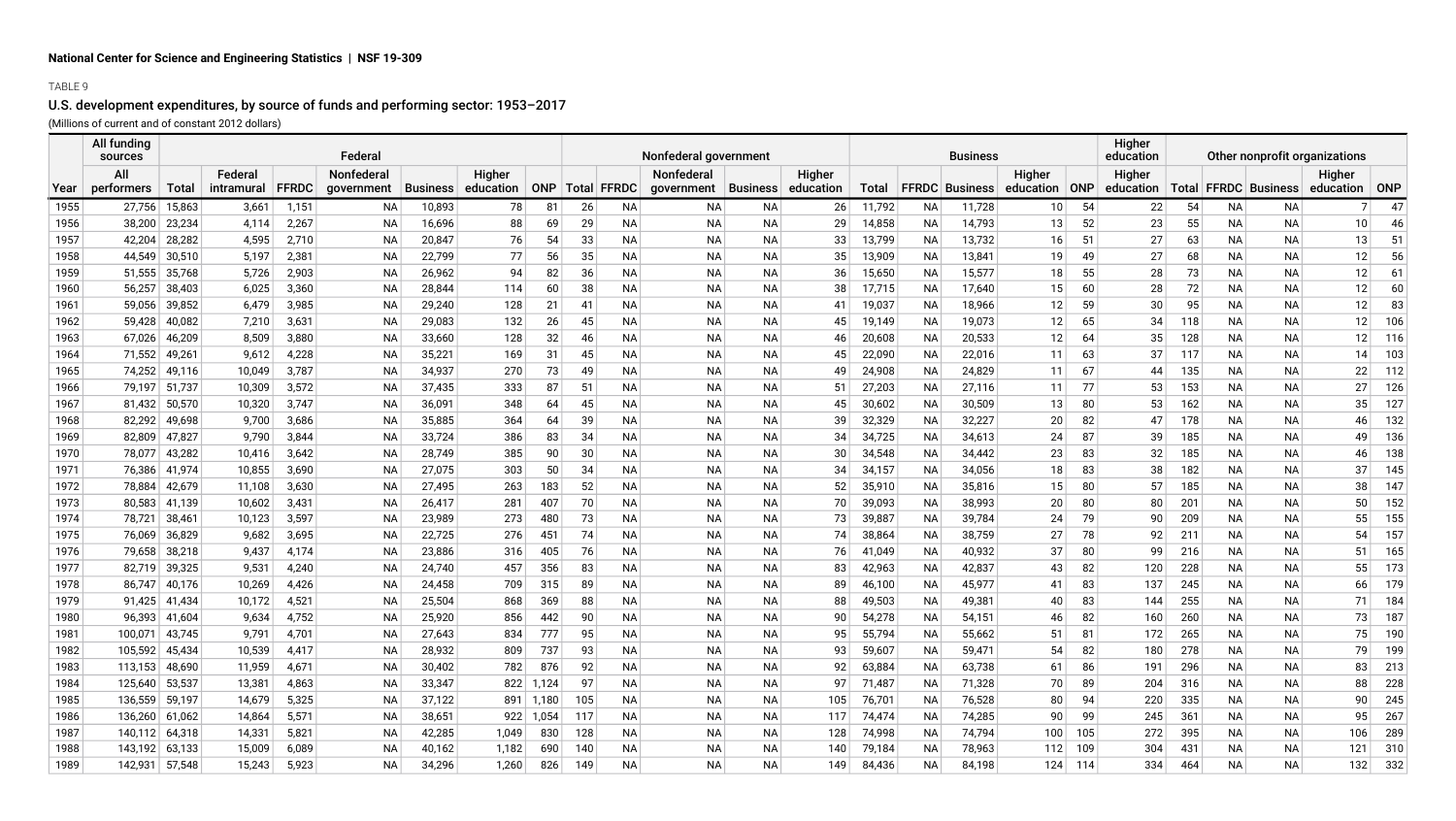### TABLE 9

# U.S. development expenditures, by source of funds and performing sector: 1953–2017

(Millions of current and of constant 2012 dollars)

|                | All funding<br>sources |              |            |              | Federal           |        |                    |       |     |                     | Nonfederal government |           |                    |         |           | <b>Business</b>          |                 |     | Higher<br>education                  | Other nonprofit organizations |           |           |                 |             |
|----------------|------------------------|--------------|------------|--------------|-------------------|--------|--------------------|-------|-----|---------------------|-----------------------|-----------|--------------------|---------|-----------|--------------------------|-----------------|-----|--------------------------------------|-------------------------------|-----------|-----------|-----------------|-------------|
|                | All                    |              | Federal    |              | <b>Nonfederal</b> |        | Higher             |       |     |                     | Nonfederal            |           | Higher             |         |           |                          | Higher          |     | Higher                               |                               |           |           | Higher          |             |
| Year           | performers             | <b>Total</b> | intramural | <b>FFRDC</b> | government        |        | Business education |       |     | ONP   Total   FFRDC | government            |           | Business education |         |           | Total   FFRDC   Business | education   ONP |     | education   Total   FFRDC   Business |                               |           |           | education   ONP |             |
| 1990           | 147,740                | 53,177       | 15,235     | 5,753        | NA                | 29,788 | 1,429              | 972   | 156 | <b>NA</b>           | NA                    | <b>NA</b> | 156                | 93,556  | <b>NA</b> | 93,308                   | 130             | 118 | 355                                  | 494                           | NA        | ΝA        | 139             | 355         |
| 1991           | 144,483                | 47,430       | 13,335     | 5,245        | <b>NA</b>         | 26,215 | 1,537              | 1,097 | 156 | <b>NA</b>           | <b>NA</b>             | <b>NA</b> | 156                | 96,010  | NA        | 95,755                   | 131             | 124 | 364                                  | 524                           | NA        | <b>NA</b> | 143             | 381         |
| 1992           | 148,253                | 46,810       | 13,513     | 5,084        | <b>NA</b>         | 25,520 | 1,567              | 1,126 | 156 | <b>NA</b>           | <b>NA</b>             | <b>NA</b> | 156                | 100,360 | NA        | 100,094                  | 135             | 131 | 365                                  | 562                           | <b>NA</b> | NA.       | 148             | 414         |
| 1993           | 144,668                | 43,608       | 13,162     | 4,333        | NA                | 23,336 | 1,636              | 1,141 | 158 | <b>NA</b>           | <b>NA</b>             | <b>NA</b> | 158                | 99,922  | <b>NA</b> | 99,643                   | 141             | 138 | 376                                  | 604                           | NA        | ΝA        | 155             | 449         |
| 1994           | 146,236                | 42,914       | 12,535     | 4,471        | <b>NA</b>         | 23,027 | 1,724              | 1,158 | 161 | NA                  | <b>NA</b>             | <b>NA</b> | 161                | 102,123 | <b>NA</b> | 101,832                  | 145             | 146 | 392                                  | 647                           | NA        | <b>NA</b> | 159             | 488         |
| 1995           | 157.344                | 45,133       | 12,888     | 4,769        | <b>NA</b>         | 24,801 | 1.641              | 1,035 | 171 | <b>NA</b>           | <b>NA</b>             | <b>NA</b> | 171                | 110,951 | <b>NA</b> | 110,646                  | 151             | 155 | 401                                  | 688                           | <b>NA</b> | NA.       | 158             | 531         |
| 1996           | 165,854                | 42,870       | 12,343     | 4,712        | <b>NA</b>         | 23,320 | 1,542              | 953   | 175 | <b>NA</b>           | NA                    | NA        | 175                | 121,657 | <b>NA</b> | 121,336                  | 157             | 164 | 417                                  | 735                           | NA        | ΝA        | 157             | 579         |
| 1997           | 172,825                | 43,328       | 12,192     | 4,474        | <b>NA</b>         | 24,341 | 1,399              | 922   | 162 | <b>NA</b>           | <b>NA</b>             | <b>NA</b> | 162                | 128,053 | <b>NA</b> | 127,694                  | 152             | 208 | 411                                  | 870                           | <b>NA</b> | ΝA        | 150             | 721         |
| 1998           | 192.167                | 43,414       | 12,239     | 4,402        | <b>NA</b>         | 24,510 | 1,253              | 1,010 | 150 | <b>NA</b>           | <b>NA</b>             | <b>NA</b> | 150                | 147,264 | NA        | 146,898                  | 148             | 218 | 406                                  | 932                           | <b>NA</b> | <b>NA</b> | 146             | 786         |
| 1999           | 202,061                | 40,048       | 12,132     | 4,367        | <b>NA</b>         | 21,698 | 899                | 952   | 153 | <b>NA</b>           | <b>NA</b>             | <b>NA</b> | 153                | 160,442 | <b>NA</b> | 160,057                  | 152             | 233 | 425                                  | 993                           | <b>NA</b> | <b>NA</b> | 154             | 839         |
| 2000           | 216,983                | 35,213       | 12,009     | 4,460        | NA                | 17,303 | 698                | 742   | 157 | <b>NA</b>           | NA                    | <b>NA</b> | 157                | 180,013 | <b>NA</b> | 179,611                  | 152             | 250 | 451                                  | 1,149                         | <b>NA</b> | ΝA        | 162             | 987         |
| 2001           | 210,228                | 35,589       | 13,864     | 4,102        | <b>NA</b>         | 15,719 | 810                | 1,095 | 170 | 9                   | <b>NA</b>             | <b>NA</b> | 161                | 172,667 | 58        | 172,215                  | 147             | 247 |                                      | 477 1,325                     | 89        | <b>NA</b> |                 | $171$ 1,065 |
| 2002           | 217,887                | 36,698       | 14,558     | 4,081        | <b>NA</b>         | 16,114 | 789                | 1,155 | 184 | 12                  | <b>NA</b>             | <b>NA</b> | 172                | 178,990 | 49        | 178,561                  | 144             | 236 |                                      | 525 1,491                     | 100       | <b>NA</b> | 187             | 1,204       |
| 2003           | 212,559                | 36,351       | 15,318     | 4,585        | NA                | 14,461 | 1,087              | 900   | 201 | 13                  | <b>NA</b>             | <b>NA</b> | 188                | 173,791 | 52        | 173,360                  | 143             | 236 |                                      | 566 1,650                     | 95        | NА        |                 | 196 1,359   |
| 2004           | 209,036                | 40,385       | 15,035     | 5,380        | <b>NA</b>         | 17,008 | 1,429              | 1,534 | 203 | 13                  | <b>NA</b>             | <b>NA</b> | 190                | 166,288 | 53        | 165,859                  | 141             | 235 |                                      | 567 1,592                     | 71        | NA.       |                 | 196 1,325   |
| 2005           | 223,896                | 41,772       | 16,008     | 5,323        | <b>NA</b>         | 17,744 | 1,311              | 1,385 | 194 | 13                  | ΝA                    | <b>NA</b> | 181                | 179,683 | 58        | 179,244                  | 140             | 242 |                                      | 573 1,674                     | 74        | <b>NA</b> | 194             | 1,405       |
| 2006           | 236.181                | 42,967       | 17.864     | 4,838        | 3                 | 18,564 | 1,029              | 669   | 190 | 11                  |                       | <b>NA</b> | 174                | 190,751 | 64        | 190,296                  | 140             | 251 |                                      | 577 1,696                     | 74        | <b>NA</b> |                 | 192 1,429   |
| 2007           | 246,488                | 42,812       | 19,480     | 5,681        |                   | 16,067 | 967                | 614   | 192 | 9                   |                       | <b>NA</b> | 177                | 201,100 | 51        | 200,645                  | 144             | 260 |                                      | 584 1,800                     | 61        | NA.       | 201             | 1,539       |
| 2008           | 275,332                | 57,863       | 18,631     | 6,464        |                   | 31,276 | 892                | 596   | 442 | 8                   |                       | 237       | 190                | 214,084 | 48        | 213,615                  | 157             | 264 |                                      | $624$ 2,319                   | 50        | 350       | 221             | 1,697       |
| 2009           | 269,502                | 58,906       | 18,152     | 6,483        |                   | 32,036 | 1,651              | 579   | 471 | 9                   | q                     | 151       | 303                | 206,500 | 41        | 205,902                  | 304             | 253 |                                      | $963$ 2,662                   | 48        | 380       | 401             | 1,832       |
| 2010           | 261,589                | 59,300       | 19,606     | 7,188        |                   | 29,226 | 2,610              | 663   | 564 | 11                  | 10                    | 118       | 425                | 197,226 | 41        | 196,491                  | 442             | 252 |                                      | $1,290$ 3,210                 | 47        | 675       |                 | 563 1,925   |
| 2011           | 276,193                | 59,474       | 22,299     | 6,916        |                   | 26,731 | 2,717              | 806   | 660 |                     | 10                    | 234       | 410                | 211,742 | 41        | 210,997                  | 444             | 260 |                                      | 1,366 2,950                   | 39        | 409       |                 | 578 1,924   |
| 2012           | 273,264                | 55,623       | 19,941     | 6,631        |                   | 25,840 | 2,687              | 518   | 499 | 10 <sup>1</sup>     | q                     | 102       | 378                | 212,718 | 43        | 211,949                  | 464             | 261 |                                      | $1,524$ 2,900                 | 40        | 310       |                 | $625$ 1,925 |
| 2013           | 282,191                | 50,716       | 19,426     | 6,459        |                   | 21,755 | 2,604              | 466   | 529 | 11                  |                       | 124       | 386                | 226,071 | 48        | 225,259                  | 493             | 272 | 1,641                                | 3,234                         | 35        | 523       | 651             | 2,025       |
| 2014           | 290,774                | 46,418       | 19,582     | 6,444        |                   | 17,424 | 2,509              | 455   | 485 |                     |                       | 84        | 388                | 238,713 | 56        | 237,849                  | 529             | 280 |                                      | 1,718 3,439                   | 35        | 602       | 695             | 2,107       |
| 2015           | 298,609                | 45,673       | 18,095     | 6,739        |                   | 17,989 | 2,442              | 403   | 483 | 6                   | 8                     | 85        | 385                | 246,928 | 59        | 246,048                  | 533             | 287 |                                      | 1,797 3,728                   | 40        | 751       |                 | 751 2,187   |
| $2016^{\circ}$ | 304,064                | 40,524       | 14,923     | 7,060        |                   | 15,657 | 2,467              | 412   | 528 |                     | 10                    | 110       | 400                | 257,260 | 61        | 256,367                  | 535             | 298 |                                      | 1,885 3,867                   | 47        | 695       | 826             | 2,299       |
| $2017^{h}$     | 314,631                | 39,727       | 14,026     | 7,337        |                   | 15,373 | 2,495              | 489   | 557 | q                   | 13                    | 125       | 411                | 268,233 | 60        | 267,299                  | 569             | 306 |                                      | 1,995 4,118                   | 46        | 787       |                 | 913   2,372 |

NA = not available.

FFRDC = federally funded research and development center; ONP = other nonprofit organization.

a Some data for 2016 are preliminary and may later be revised.

<sup>b</sup> The data for 2017 are estimates and will later be revised.